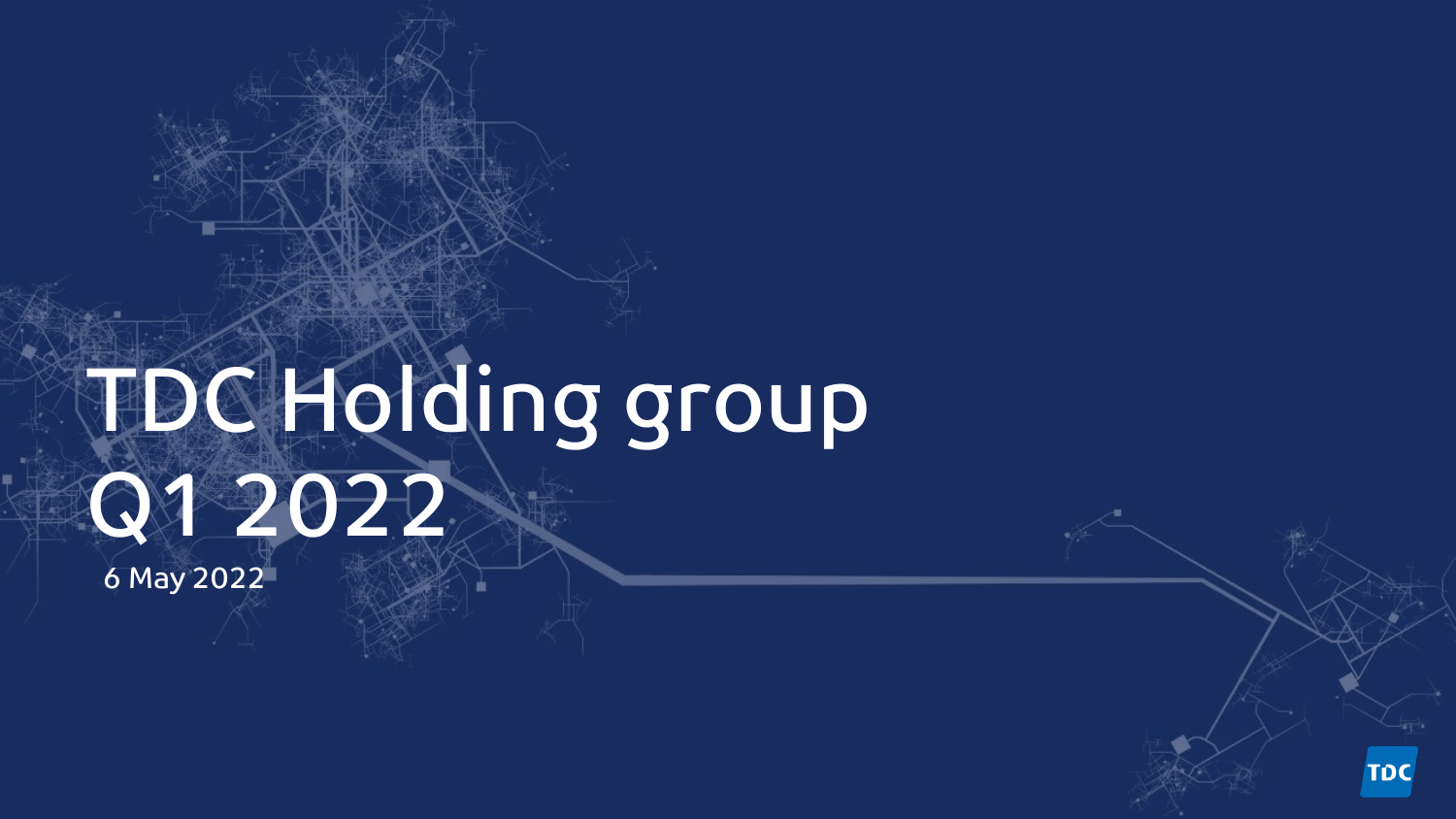## TDC Holding group Q1 highlights

- *TDC Holding group increased its revenue by 1.0% in Q1 and is currently on track to deliver on its guided EBITDA-performance of stable to slight decline for 2022.*
- TDC Holding group's revenue increased by 1.0% in Q1 2022 as compared to Q1 2021 (Q1 YoY). Revenue development was positively impacted by a high growth in revenue from mobility services.
- Gross profit decreased by 1.3% Q1 YoY, related to landline voice and 3<sup>rd</sup> party costs.
- Operating expenses decreased by 0.6% Q1 YoY, which reflects cost savings across TDC Holding, TDC NET and Nuuday in e.g. support functions.
- EBITDA decreased by 1.8% Q1 YoY and totalled DKK 1.604m in the first quarter. The development was triggered by declines in gross profit in other services, internet & network and landline voice that were somewhat offset by cost savings.
- Capital expenditure totalled DKK 935m in Q1, which is a decrease of 7.6% compared to Q1 2021. The decrease partially reflects lower expenditure on coax following the end of the DOCSIS 3.1-upgrade. TDC Holding group's high investment level reflects the ambition to roll-out fibre to connect Denmark and support Nuuday's digitalisation.
- The net proceeds from TDC NET's term facilities have been upstreamed to TDC Holding to prepay its EUR 1.9bn term loan B and amounts drawn under its EUR 845m RCFs. The EUR 500m ETMN '22 was redeemed at maturity in March 2022.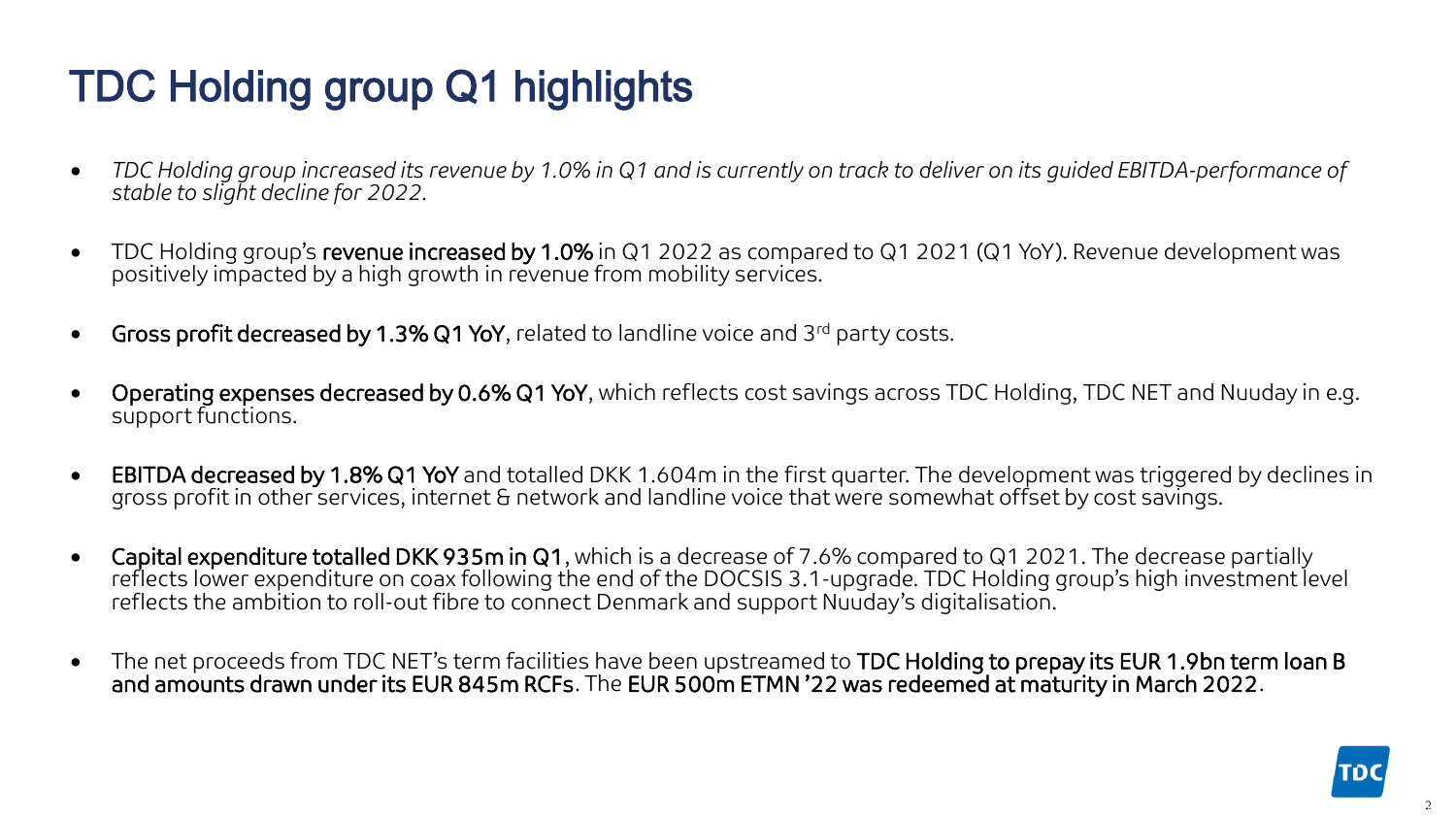### TDC Holding group financials

|                                   | <b>FY</b><br>Q <sub>1</sub> |              |          |              |  |
|-----------------------------------|-----------------------------|--------------|----------|--------------|--|
|                                   | 2022                        |              | 2021     |              |  |
| <b>DKKm</b>                       | Reported                    | YoY growth % | Reported | YoY growth % |  |
|                                   |                             |              |          |              |  |
| Revenue                           | 4,022                       | 1.0          | 16,002   | $-0.5$       |  |
| Gross profit                      | 2,758                       | $-1.3$       | 11,088   | $-3.3$       |  |
| Opex                              | $-1,154$                    | $-0.6$       | $-4,661$ | $-7.6$       |  |
| <b>EBITDA</b>                     | 1,604                       | $-1.8$       | 6,427    | 0.1          |  |
| Profit for the period             | 154                         | 62.1         | 396      | 162.3        |  |
| Capex                             | $-935$                      | $-7.6$       | $-4,399$ | $-20.7$      |  |
| Adjusted NIBD/EBITDA <sup>1</sup> | 3.7                         |              | 3.6      |              |  |

1. Calculated without spectrum license liabilities as well as the additional lease liabilities due to the adoption of IFRS 16 and the resulting EBITDA effect. The EBITDA effect of IFRS 16 amounted to DKK 417m for the last twelve months. Including spectrum license liabilities and IFRS 16 the NIBD/EBITDA ratio amounted to 4.4 at 31 March 2022.

**TDC**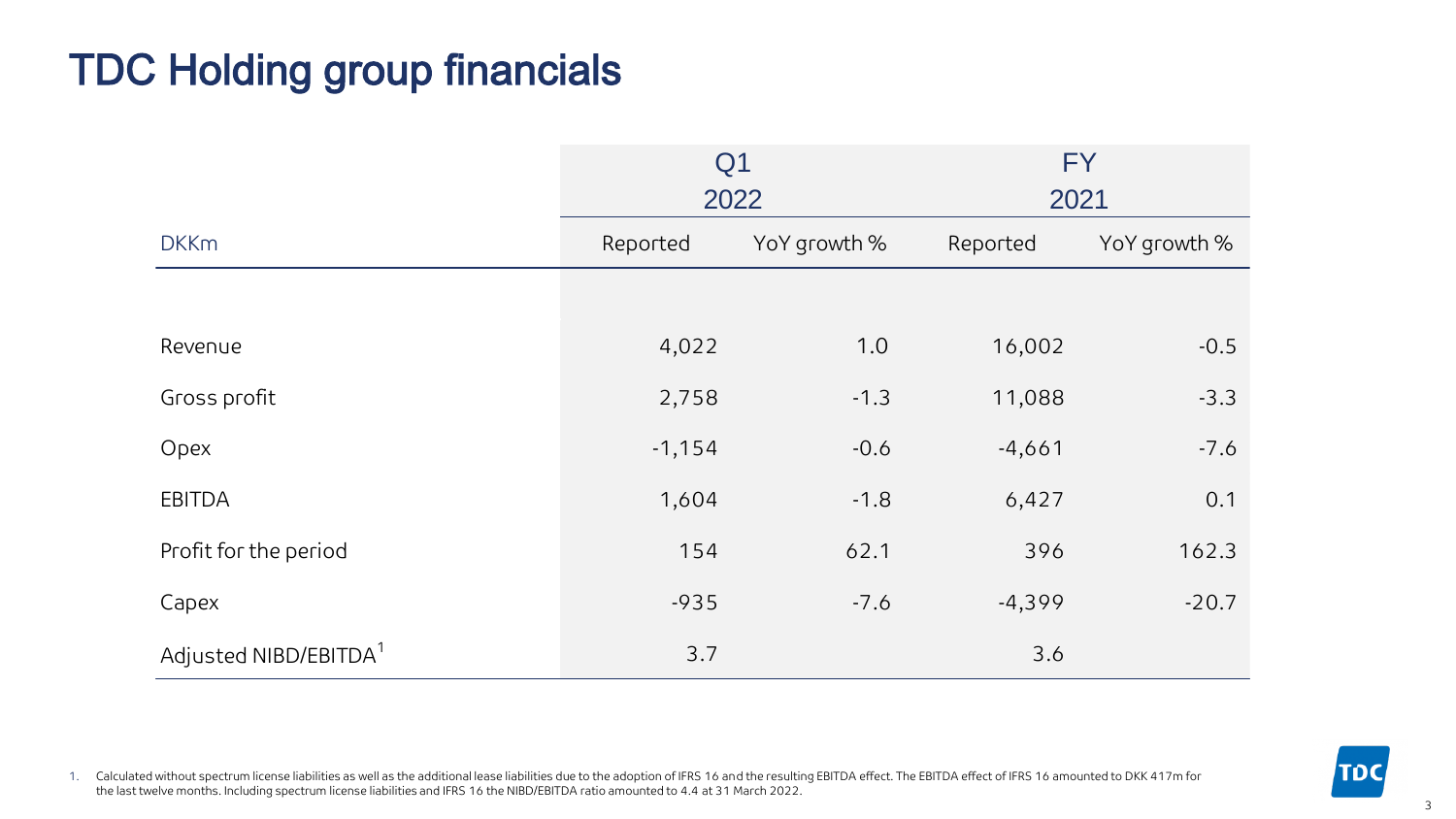### Business unit performance in Q1 2022

| <b>TDC</b>                 | nuuday                     | tdc net                    |
|----------------------------|----------------------------|----------------------------|
| <b>Revenue (DKKm)</b>      | <b>Revenue (DKKm)</b>      | <b>Revenue (DKKm)</b>      |
| 4,022                      | 3,685                      | 1,678                      |
| <b>Gross profit (DKKm)</b> | <b>Gross profit (DKKm)</b> | <b>Gross profit (DKKm)</b> |
| 2,758                      | 1,202                      | 1,606                      |
| <b>EBITDA (DKKm)</b>       | <b>EBITDA (DKKm)</b>       | <b>EBITDA (DKKm)</b>       |
| 1,604                      | 422                        | 1,162                      |
| <b>CAPEX (DKKm)</b>        | <b>CAPEX (DKKm)</b>        | <b>CAPEX (DKKm)</b>        |
| 935                        | 302                        | 781                        |

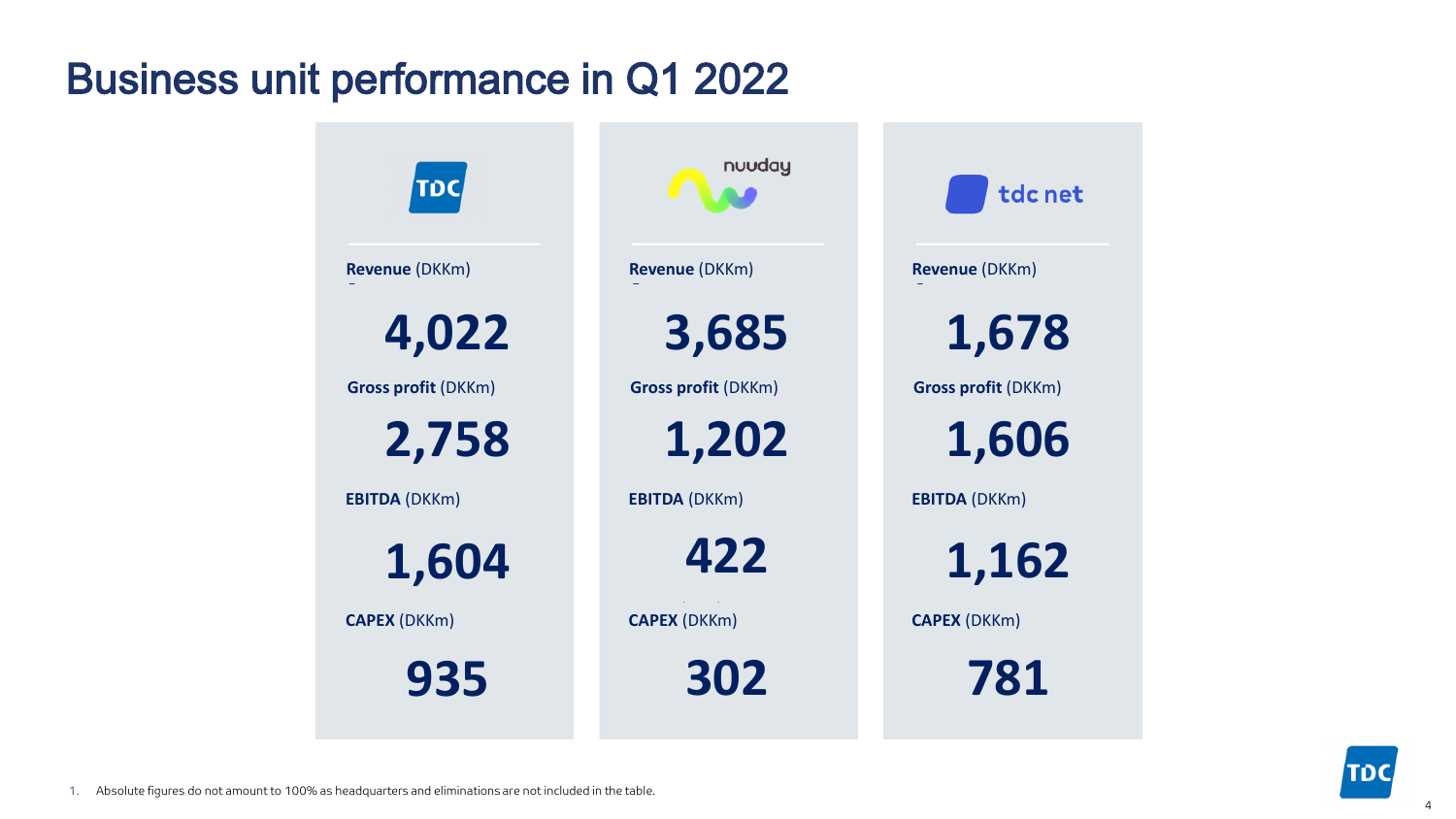### **DKT Holdings financial highlights**

|                       | Q <sub>1</sub> | <b>FY</b> |
|-----------------------|----------------|-----------|
| <b>DKKm</b>           | 2022           | 2021      |
|                       |                |           |
| Revenue               | 4,022          | 16,002    |
| Gross profit          | 2,758          | 11,088    |
| Opex                  | $-1,155$       | $-4,669$  |
| <b>EBITDA</b>         | 1,603          | 6,419     |
| Profit for the period | $-629$         | $-2,707$  |
| Capex                 | $-935$         | $-4,731$  |

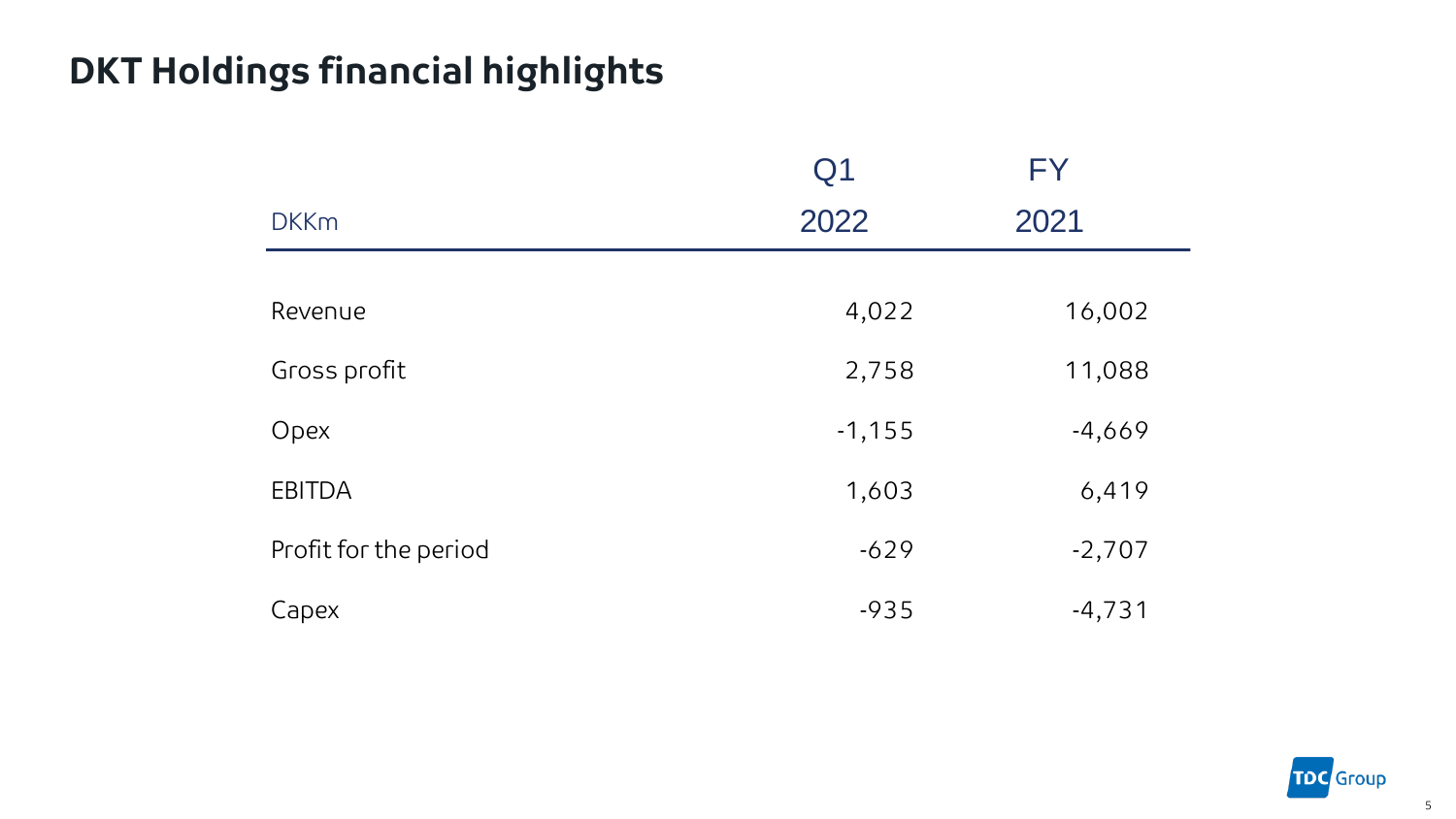### TDC Holding group opex & capex



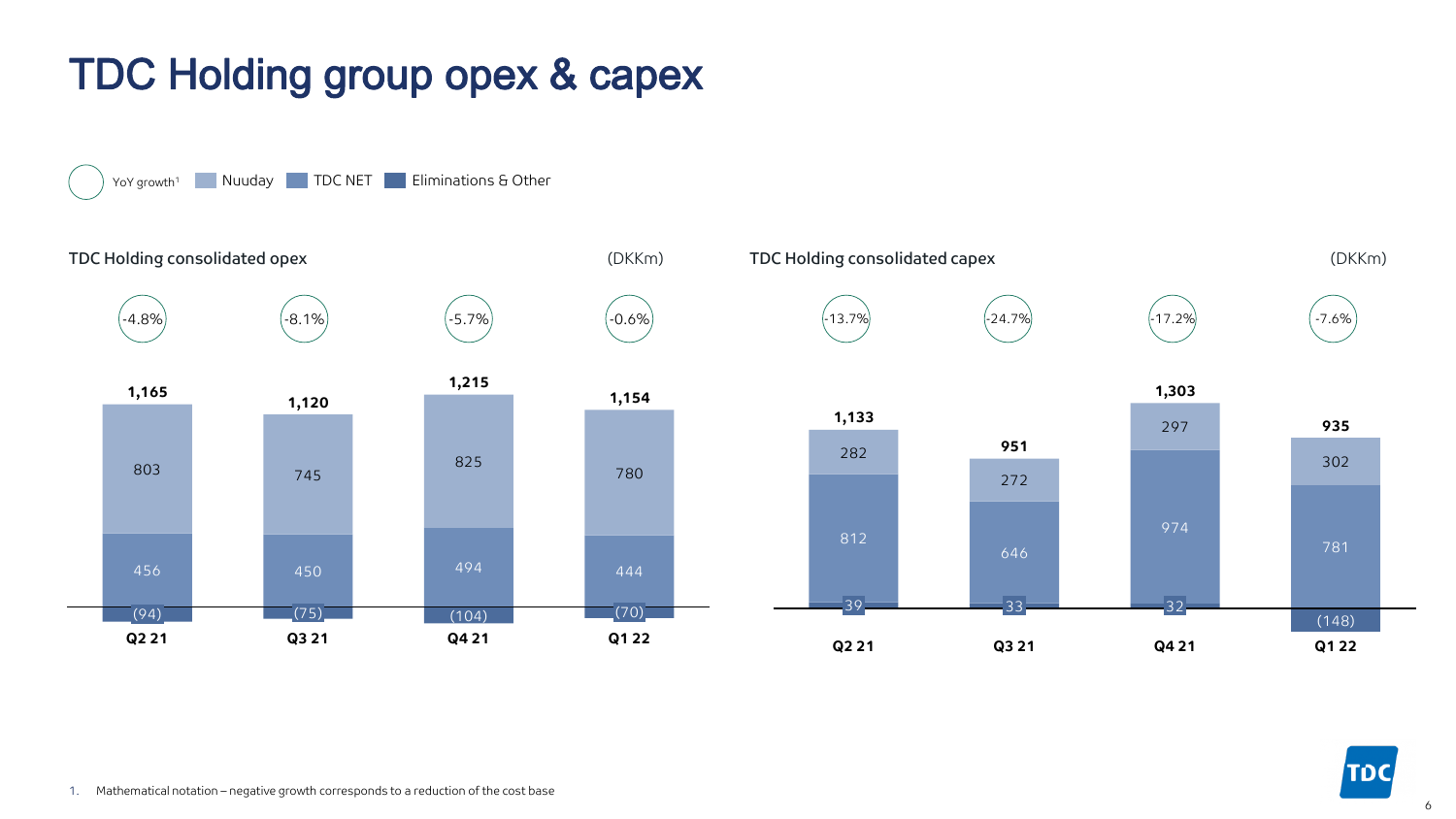### TDC and DKT capital structure

|                                                                                                                 | As of March<br>2022 | As of December<br>2021 | As of September<br>2021 | As of June 2021 |
|-----------------------------------------------------------------------------------------------------------------|---------------------|------------------------|-------------------------|-----------------|
| <b>TDC</b>                                                                                                      |                     |                        |                         |                 |
| <b>DKKm</b>                                                                                                     |                     |                        |                         |                 |
| Senior Facility Agreement in TDC NET                                                                            | 20,788              |                        |                         |                 |
| <b>EMTN bonds in TDC Holding</b>                                                                                | 3,738               |                        |                         |                 |
| Bank loans                                                                                                      | 279                 |                        |                         |                 |
| Cash and cash equivalents                                                                                       | (2,767)             |                        |                         |                 |
| Loans, bonds etc.                                                                                               | 22,038              |                        |                         |                 |
| Lease liabilities                                                                                               | 4,102               |                        |                         |                 |
| Mobile spectrum, correction for currency adjustments effects<br>related to long term debt derivatives and Other | 1,953               |                        |                         |                 |
| Total net debt (NIBD)                                                                                           | 28,093              |                        |                         |                 |
| NIBD/EBITDA                                                                                                     | 4.4                 | 4.3                    | 4.3                     | 4.3             |
| Adjusted NIBD/EBITDA <sup>1</sup>                                                                               | 3.7                 | 3.5                    | 3.6                     | 3.6             |
| <b>DKT Holdings Group</b> <sup>2</sup>                                                                          |                     |                        |                         |                 |
| <b>DKKm</b>                                                                                                     |                     |                        |                         |                 |
| Senior Notes                                                                                                    | 10,514              |                        |                         |                 |
| PPA adjustments on EMTN bonds                                                                                   | 91                  |                        |                         |                 |
| Cash and cash equivalents                                                                                       | (34)                |                        |                         |                 |
| Other                                                                                                           | (79)                |                        |                         |                 |
| DKT Companies total net debt (NIBD) <sup>2</sup>                                                                | 10,492              |                        |                         |                 |
| Loans, bonds etc. <sup>2</sup>                                                                                  | 32,530              |                        |                         |                 |
| Total net debt (NIBD) <sup>2</sup>                                                                              | 38,585              |                        |                         |                 |
| NIBD/EBITDA                                                                                                     | 6.0                 | 5.9                    | 5.9                     | 5.9             |
| Adjusted NIBD/EBITDA <sup>1</sup>                                                                               | 5.5                 | 5.3                    | 5.3                     | 5.3             |

1. Calculated without spectrum license liabilities as well as the additional lease liabilities due to the adoption of IFRS 16 and the resulting EBITDA effect. The EBITDA effect of IFRS 16 amounted to DKK 417m for the last twelve months.

2. Figures are excl. Shareholder loans.

7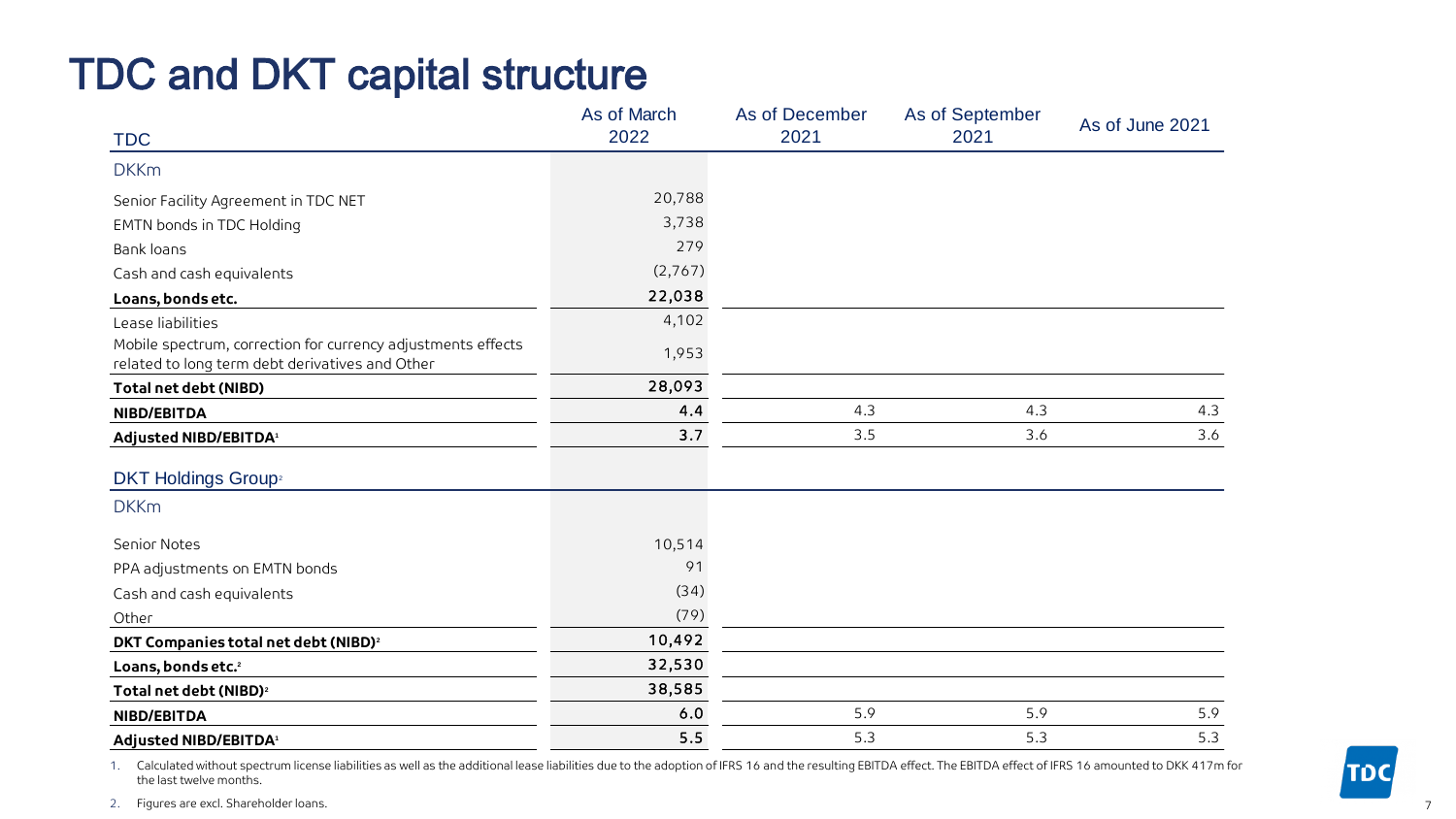# **TDC NET**

Q1 2022

Date: 6/5-2022



We connect Denmark. For everyone.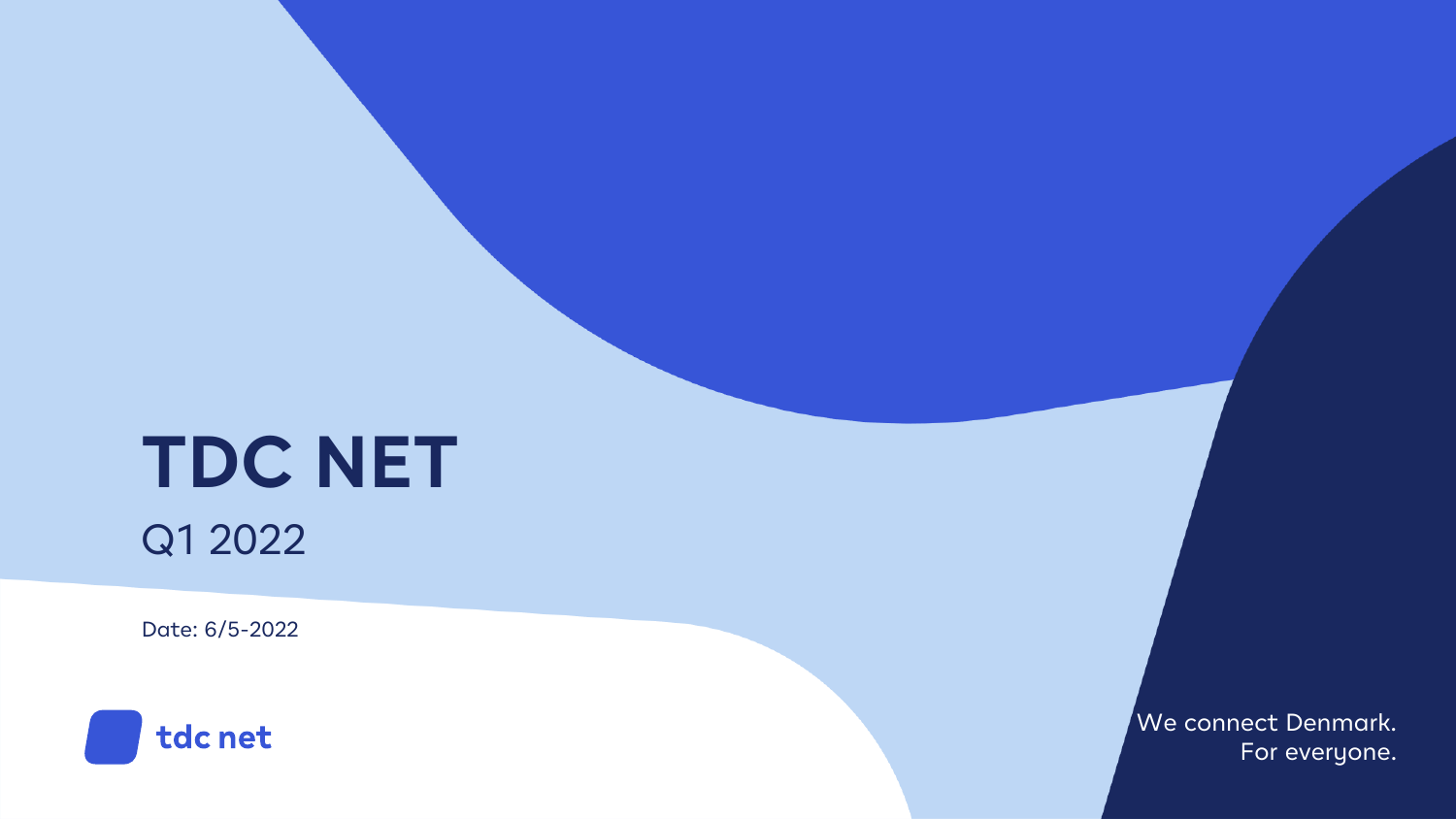# **TDC NET Q1 highlights**

- **Revenue** stabilisation (-0.2% Q1 YoY) as lower revenue from legacy products was offset by increase in revenue from highspeed broadband and mobility services
- TDC NET's **EBITDA** totalled DKK 1,162m, up by 0.7% Q1 YoY, mainly due to improvement in operating expenses by 3.2% Q1 YoY despite higher electricity prices
- **Capital expenses** of DKK 781m in Q1 (11.3% Q1 YoY) as a result of continued investment in IT and fibre
	- − TDC NET rolled out 20k **fibre homes passed** in Q1, which is more than last year (17k) due to a mild winter
- Danish Technological Institute has awarded TDC NET again as the **best mobile network in Denmark 7th time in a row** and remains the only company in the country with a nationwide and fully operational 5G network
- TDC NET has entered a **new secured infrastructure financing** of DKK ~25bn to stand-alone finance TDC NET as part of the separation of TDC Group
- In Q1, TDC NET connected to the **first solar park** as part of the power purchasing agreement. During 2022 more solar parks will be activated so more than 60% of TDC NETs annual electricity consumption will be covered by solar energy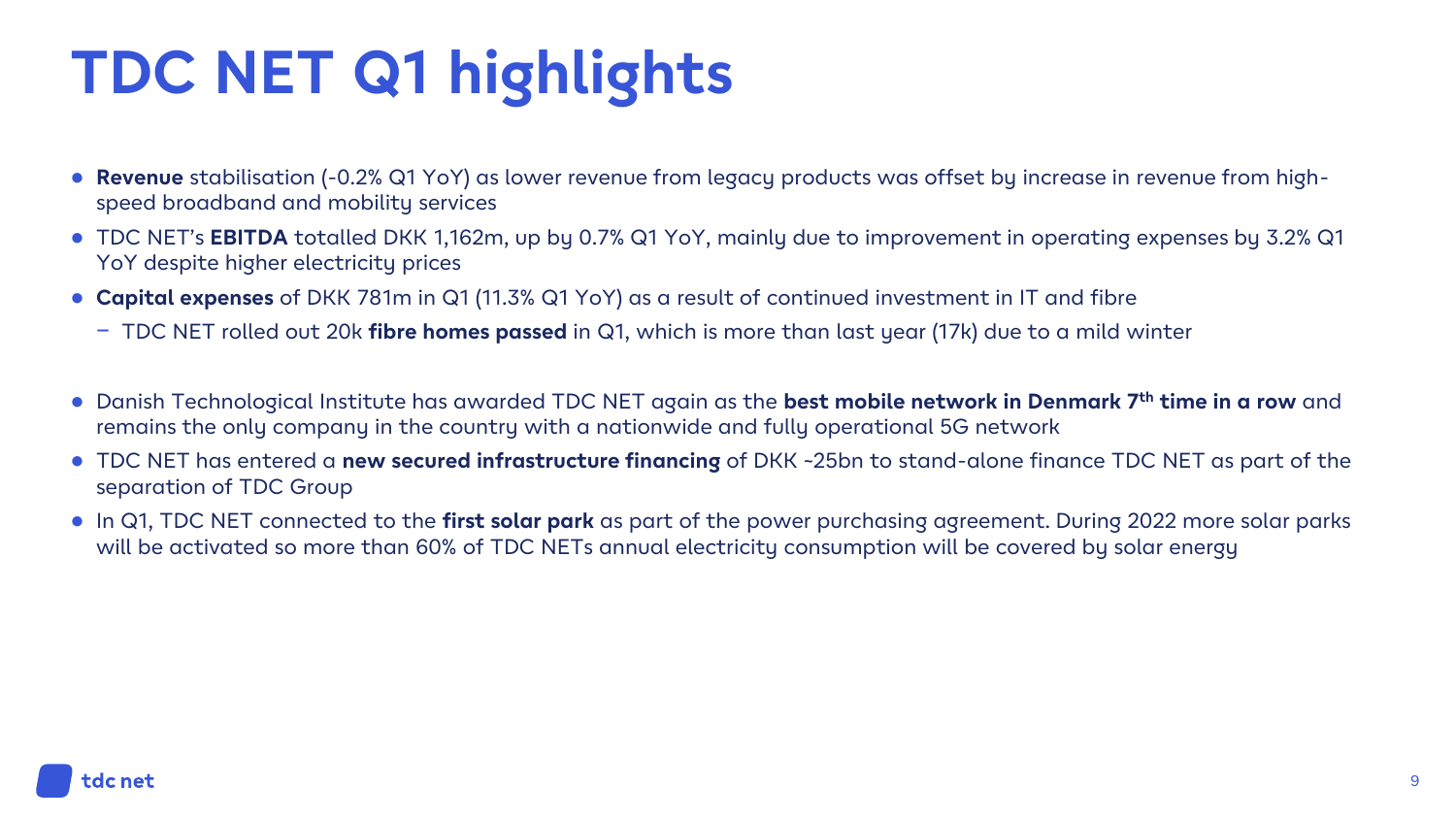## **TDC NET Financials**

|                                  | Q1 2022  |            | FY 2021 (for reference) |            |  |
|----------------------------------|----------|------------|-------------------------|------------|--|
| <b>TDC NET financials (DKKm)</b> | Reported | YoY growth | Reported                | YoY growth |  |
| Revenue                          | 1,678    | $-0.2%$    | 6,674                   | $-2.3%$    |  |
| <b>Gross Profit</b>              | 1,606    | $-0.4%$    | 6,356                   | $-1.4%$    |  |
| Opex                             | (444)    | $-3.1%$    | (1,858)                 | $-7.7%$    |  |
| <b>EBITDA</b>                    | 1,162    | 0.7%       | 4,498                   | 1.4%       |  |
| Capex                            | (781)    | 11.3%      | (3, 134)                | $-21.1%$   |  |

- **Revenue and gross profit** stabilised YoY in Q1 and totalled DKK 1,678m and DKK 1,606m, respectively. This was driven by continued growth within our high-speed broadband offerings and mobility services
- **Operating expenses** improved by -3.1% in Q1 YoY driven by cost optimization relating to the support functions in TDC NET which more than outweighed the increased costs to power
- TDC NET's **EBITDA** up by 0.7% in Q1 YoY to DKK 1,162m driven by improvement in operating expenses.
- **Capital expenditure** increased by 11.3% YoY due to continued high investment level in fibre and IT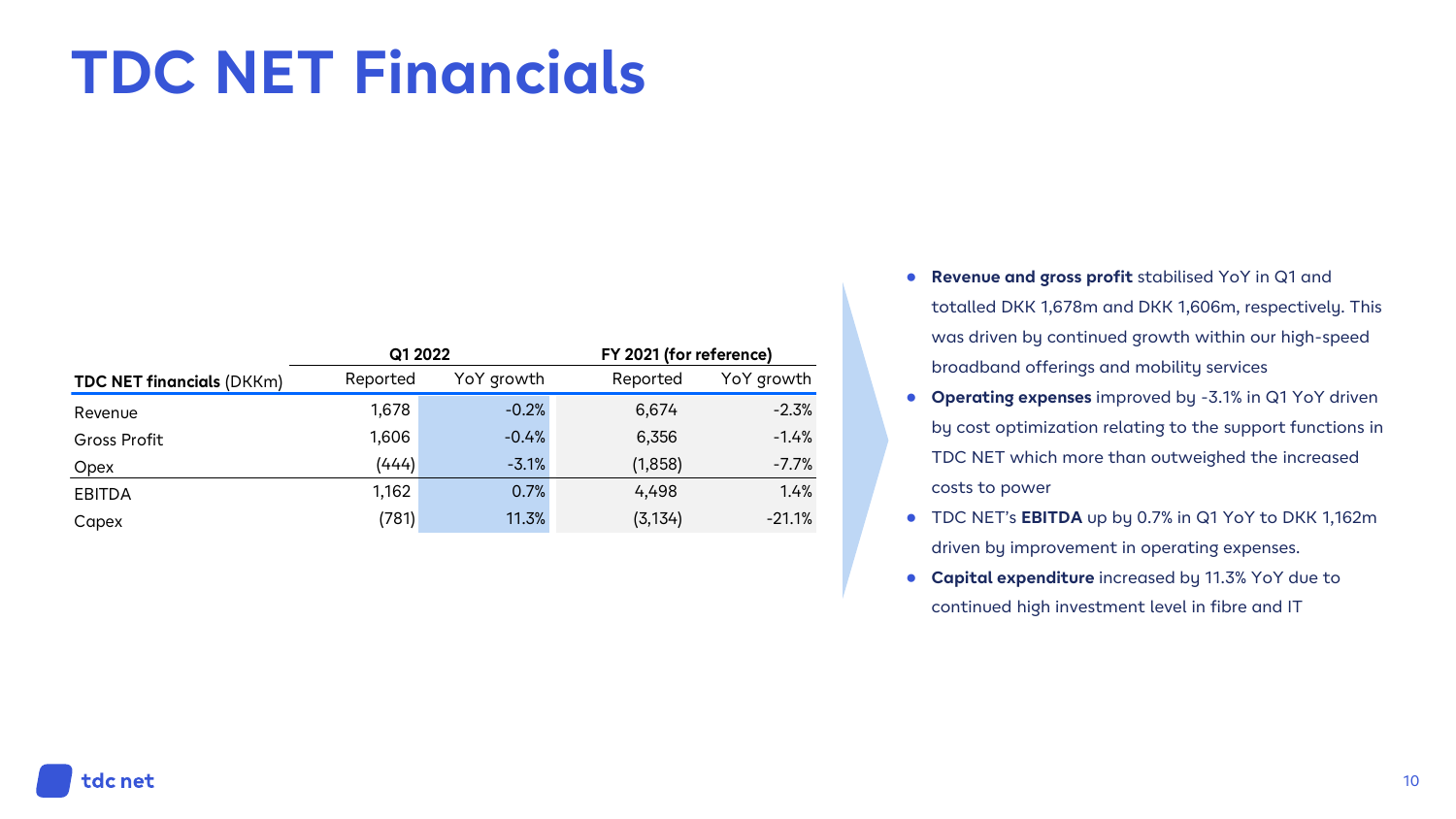



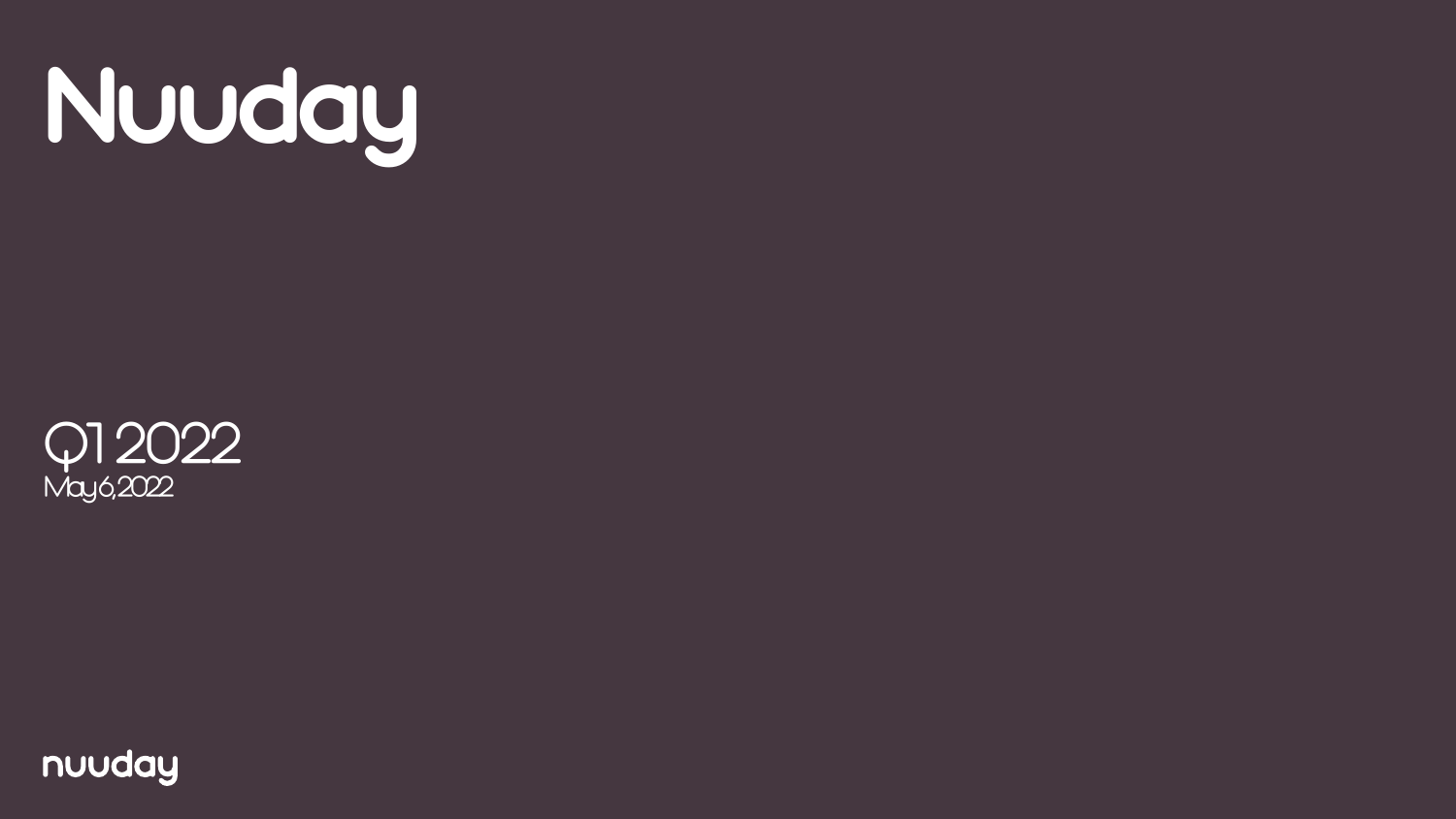### **Nuuday commercial highlights**

- Nuuday **continued to deliver on its strategy with stable customer performances** in key strategic products of mobile and high-speed broadband.
- The **consumer mobile subscriber base grew by 2.000 RGUs**, while seeing a modest customer loss in fixed broadband of 1.000 RGUs. This marks a **significant improvement over recent quarters in core consumer market segments.**
- The overall **B2B RGUs base continued to grow**, led by mobile voice.
- Nuuday enjoyed **strong sales on third party fibre networks** across all brands, thanks to our **market-leading range of deals with utility providers**. This was fueled by further market opening with YouSee and TDC Erhverv gaining access to Thy-Mors Energi network.
- Nuuday **strengthened the market-leading entertainment position** by making Disney+ available to YouSee Bland Selv and Telmore Play customers, while we launched widely appraised new content within the YouSee Originals framework.
- Nuuday also **strengthened the market-leading 5G offering** by including 5G in all One+ business mobile subscriptions while doubling the amount of data included in all business subscriptions.

#### nuuday